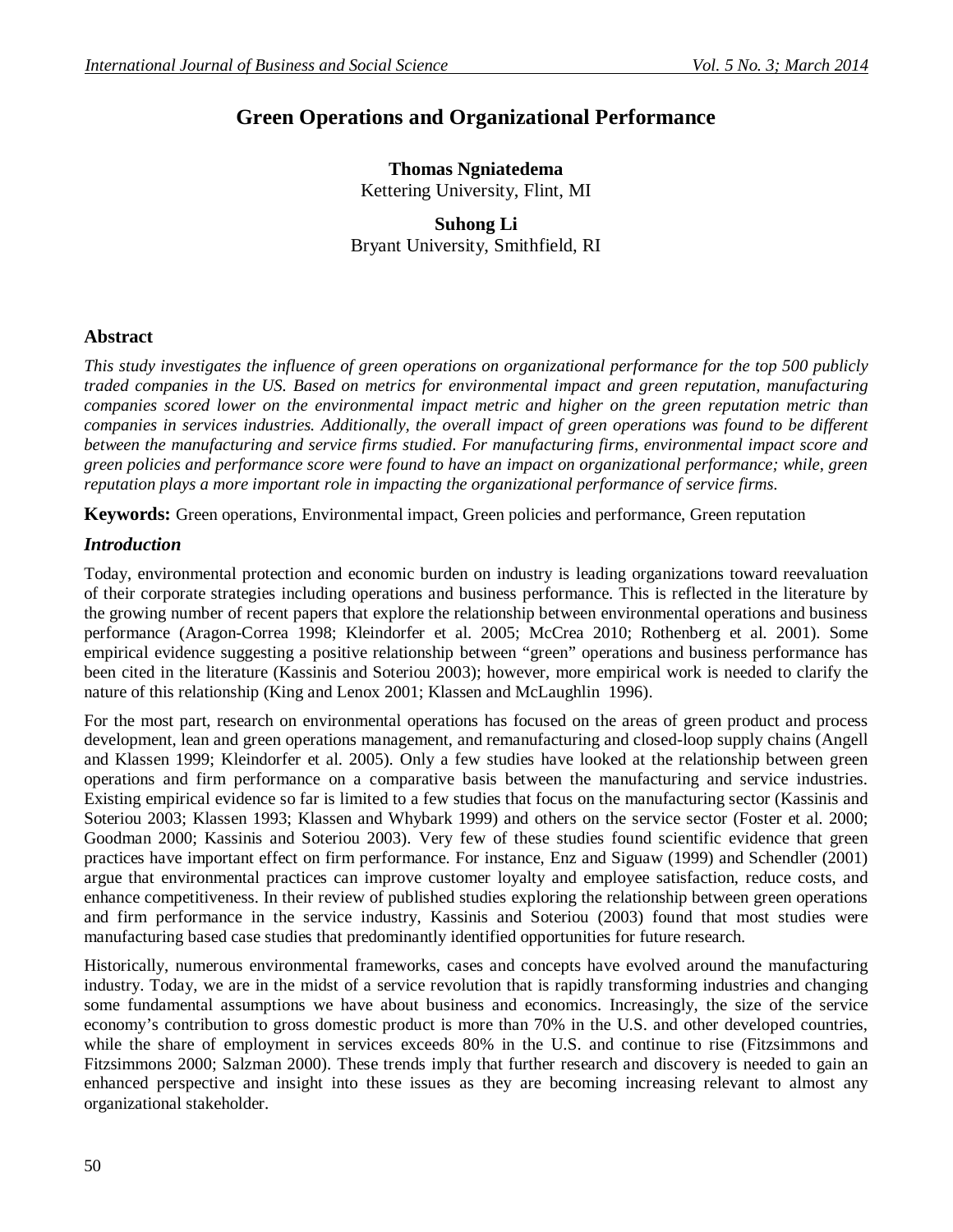Environmental issues and their implications for business performance therefore present tremendous research opportunities for traversing the growing and changing gap in how environment issues uniquely and collectively impact the value adding process in manufacturing firms and service firms (Sasser et al. 1978). This gap has been acknowledged by (Kassinis and Soteriou 2003). These authors conclude that "In practice, we know little about the environmental impacts of most service operations, how they can be managed, and what impact the environmental practices service firms adopt have on performance." The identification of this gap prompts us to investigate the relationship between green operations and firm's financial performance in both manufacturing and service industry simultaneously.

The paper herein identifies three key environmental operations that are important antecedents to a firm's financial performance in the context of manufacturing and services industry and is organized as follows. In the next section, we review the literature about environmental operations and practices as well as firm-level performance. Next, we raise our research questions and put forward a theoretical framework to explain the relationship between green operations and firm's performance. Empirical data for theory testing is collected from Compustat, a database of financial, statistical and market information on active and inactive global companies throughout the world, and Newsweek, an information gatekeeper that enables consumers to access a list of environmental friendly companies. Following the presentation of the methodology and the analysis used in our study we interpret our findings, present conclusions and outline implications and future research.

### *Theoretical Foundation and Hypotheses Development*

#### **Green Operations**

Traditionally, environmental issues have attracted the attention of researchers in various areas of operations management. The scope of research ranges from studying operational problems such as green product and process development, lean and green operations management, to remanufacturing and closed-loop supply chains (Bai and Sarkis 2010; Corbett and Klassen 2006; Kleindorfer et al. 2005). Environmental perspectives on operations lead to different terminologies with varying scope. One term emerging from the literature is "green operations." It relates to all aspects related to product manufacturing, usage, handling, logistics and waste management once the design has been finalized (Srivastava 2007).

Research on green metrics is evolving and is playing an important role among practitioners. It provides managers with useful metrics that can be used to monitor their firms' environmental efforts as well as to support decision making process related to business operations (Golicic et al. 2010). In the research community, MSCI ESG Research, a leading source of environmental, social, and governance ratings collaborated with NEWSWEEK to develop green metrics. Trucost, a firm that Specializes in quantitative environmental performance measurement; and CorporateRegister.com, the world's largest online directory of social responsibility, sustainability and environmental reporting also worked toward the same goal as the previous two firms. All these companies have adopted terms such as "environmental impact score", "green policies and performance score", and "reputation survey score" in their assessments of environmentally responsible (green) practices among 500 publicly traded U.S. companies.

From the above sources, a company's environmental impact score that was obtained using more than 700 metrics is a key performance indicator comprising 90 percent of the overall environmental impact of a company's global operations and 10 percent of disclosure of those impacts. To accommodate the fact that some companies operate in more than one industry, Trucost uses a benchmarking system for each of those sectors from publicly disclosed environmental data (e.g. the EPA Toxics Release Inventory). Trucost also scrutinized the quality of any outside data first before it usage.

The second metric, "Green policies and performance score", are viewed as a set of rules and guidelines that regulate all operations of a company. The Green Policies Score, derived by MSCI ESG Research, was measured with more than 70 individual indicators in five categories. Among these categories, regulatory compliance, lawsuits, controversies, and community impacts, emphasize how well each company manages its carbon or non carbon emissions to air, water, and land. MSCI ESG Research also reports that life-cycle impacts each company's products and services. It also impacts how well each company manages and uses its local resources; and the quality of each company's track record of managing environmental risks. MSCI ESG Research drew data from a variety of sources such as company-disclosed information; dialogues with companies; media coverage; and government, NGO, and third-party research.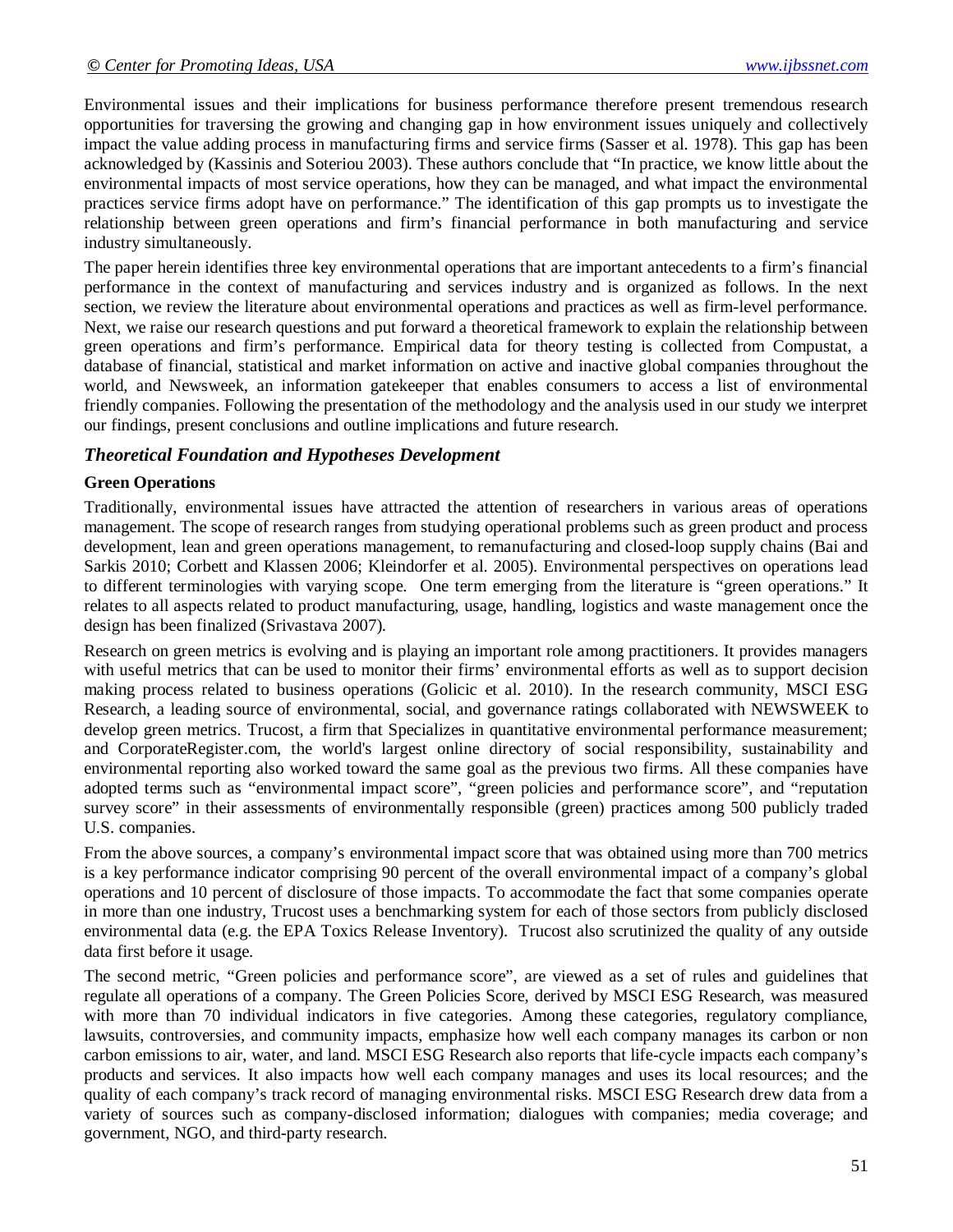The last metric, the "Green reputation", reflects the public image of the firm in relation to its attitude and actions toward environmental issues when managing its operations and product lines. It was obtained from an opinion survey of corporate social-responsibility professionals, academics, other environmental experts who subscribe to CorporateRegister.com and CEOs from all companies on the NEWSWEEK U.S. 500 publicly traded companies. Each respondent was asked to rate a random sample of 15 companies on a sliding scale (100 to one) from "leader" to "laggard" in three key green areas: environmental performance, commitment, and communications. Detailed procedure on how these variables were measured is available on newsweek.com.

A number of authors have proposed research frameworks to assess business performance of environmental responsible firms. Beamon (1999) described performance measures appropriate for the extended supply chain. Labuschagne and van Erck (2005) and Chinander (2000) also contributed frameworks and methods by which a firm can incorporate environmental objectives into their operations. Building on these environmental score and concepts from Trucost and CorporateRegister.com, we study the relationship between green operations (measured by environmental impacts, green policies and performance and reputation survey) and firm performance in manufacturing and service industry.

## *Organizational Performance*

Historically, financial measures such as return on sales (ROS), return on assets (ROA), return on equity (ROE), and return on invested capital (ROIC) have been used in the literature to evaluate the interests of various stakeholders in the market place ( Hart and Ahuja 1996; Hiroki and Keisuke 2010; Klingenberg and Geurts 2009; Sarkis and Cordeiro 2001). In modeling capital borrowed by stockholders from creditors and investors as well as their equity capital contribution, Konar and Cohen (2001), Russo and Fouts (1997), Elsayed and Paton (2005), Nakao et al. (2007), and King and Lenox (2002) have used ROA, Tobin's *q−*1, ROS, ROE, and return on capital employed (ROCE) to measure firm financial performance. Using the argument that managers are more open to offering their perceptions rather than offering precise quantitative data, other scholars use subjective perceptions of managers to assess firm financial performance (Correa et al. 2008; Judge and Douglas 1998; Sharma and Vredenburg 1998).

The study herein is concerned with a firm's performance relative to the market and it's competition. Debt ratio (DR), profit margin (PM), return on total assets (RTA), and market to book ratio (MBR) are recognized as important dimensions to firm's financial performance (Slywotzky et al. 2000). DR is defined as the total debt over total assets. PM, a primary variable most investors examine when analyzing a company's performance, measures the profitability of a company and represents the net income over the sales. The RTA represents the net income over the total assets, and the MBR represents the market price over the book value.

## *Relationship between Environmental Practices and Organizational Performance*

A review of the literature on environmental issues indicates that a significant correlation exists between green practices and corporate profitability within any organization. Companies having higher scores on environmental criteria realize stronger financial returns than the overall market, whereas companies with poor scores have weaker returns (Correa et al. 2008; Estampe et al. 2010; McCrea 2010; Murphy 2002; Lee et al 2012 ; Zacharia et al. 2009 ; and Zu et al. 2010). The prevailing view is that incorporating environmental variables into firms' activities often impacts costs because additional requirements have to be met to this end. This in turn impacts firm-level financial performance (Porter and van der Linde 1995; Reinhardt 1999; Zu et al. 2008).

Empirical studies that have analyzed the relationship between environmental operations and practices and financial performance at the firm-level are fragmented across industries. Widely-cited research results relate environmental operations and practices to a firm's stock market performance, market valuation, and competitive advantage (Corbett and Klassen 2006; Hiroki and Keisuke 2010; Klingenberg and Geurts 2009). Most of these studies suggest that environmental performance is positively correlated with the intangible asset value of S&P 500 firms as well as firm market value (Dowell et al. 2000; Klassen and McLaughlin 1996; King and Lenox 2002; Konar and Cohen 2001). A study by Nakao et al. (2007) reveals that for the particular case of Japanese manufacturing sector, environmental performance improves ROA and Tobin's  $q - 1$ . From a competitive perspective, Porter and van der Linde (1995), Rao and Holt (2005), Dao et al. (2011), and Reinhardt (1999) suggest that environmental operations can improve firm-level financial performance and overall competitiveness through green products or services.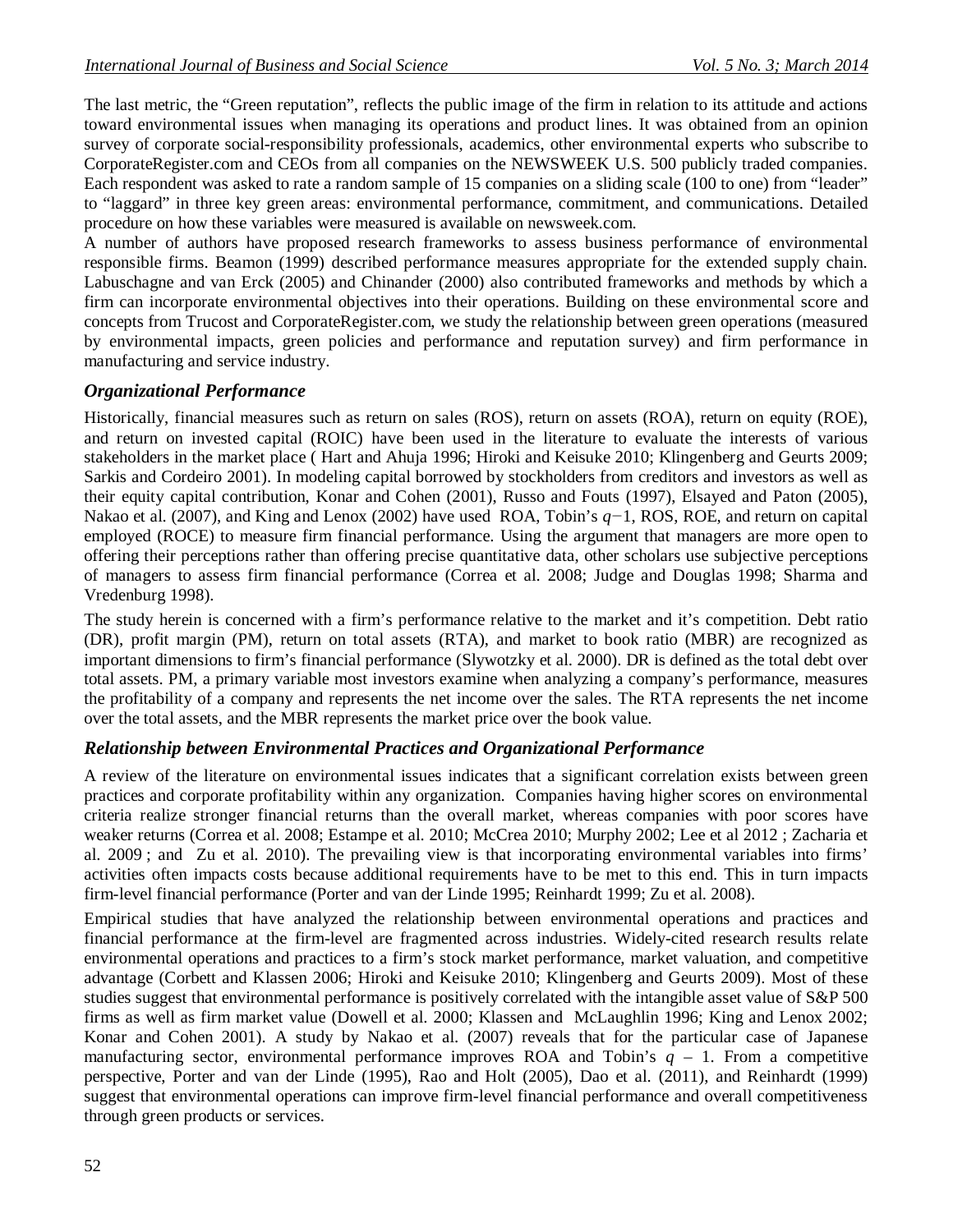These authors also argue that poor environmental performance can reduce a firm's market valuation. The literature also reveals "green" firms to be more efficient and innovative (King and Lenox 2001; Porter and van der Linde 1995).

Although most studies find a positive correlation between environmental performance and firm-level performance, some results are conflicting and ambiguous (King and Lenox 2002). For example, Kiernan (2001) and Derwall et al. (2005) show that environmental performance and firm-financial performance is negatively correlated. A study by Min and Galle (1997) suggests that compared to liabilities and product disposal costs, competitive advantage plays a relatively minor role for managers considering green purchasing. In addition, Walley and Whitehead (Walley and Whitehead 1994) argue that corporate environmental initiatives generate unrecoverable costs, divert resources from other productive investments, and conclude that they are unsustainable. While previous approaches linking environmental operations and practices to firm-level performance seem to be fairly comprehensive and contribute significantly to our knowledge, existing empirical evidence so far has been limited to manufacturing sector (Klassen 1993; Klassen and Whybark 1999).

However, environmental operations and practices have been shown to be an important component of a service firm's operations (Kassinis and Soteriou 2003). Despite this recognition, research on environmental issues in the context of services industry is limited. Kassinis and Soteriou (2003) argue that the results found in this literature is "limited by the case study or anecdotal nature of the evidence they are based on" and acknowledge the need for further empirical work to assess the relationship between environmental practices and firm-level performance in the service industry. The relative scarcity of research examining these two variables and the fact that prior approaches do not report consistent findings with regard to explaining how green operations impact firm-level performance both in manufacturing and service industry (Dowell et al. 2000; King and Lenox 2002; Klassen and McLaughlin 1996) motivates the need for the study conducted herein. It is our contention that by jointly examining the impact of environmental practices to firm-level performance in manufacturing and service industry, we can substantially contribute toward the findings of earlier studies.

### *Research Framework*

The research framework guiding our investigation is illustrated in Figure 1. We draw on concepts from the interrelated literature streams of environmental operations, practices and corporate growth to propose a research model that assesses a direct effect between green operations and firm-level performance. Our framework suggests that firm-level performance is impacted by three green operation factors: environmental impact, green policies and performance, and green reputation. Other potential factors that may impact firm-level performance are not included in his study due to the limitation of the data.

|  |  |  | Figure 1: Research Framework |  |
|--|--|--|------------------------------|--|
|--|--|--|------------------------------|--|



## *Research Methodology*

The focus of this research is on the top 500 publicly traded companies of 2010 as identified by their levels of revenue, market capitalization and number of employees. The score of green operations for each company was obtained from Newsweek (Oct 18, 2010). The financial performance of each company was obtained from Compustat. 19 companies were dropped because of missing data in Compustat and the sample size is reduced to 481. In addition, each company was classified into manufacturing or services industry based on its major business activities. There are 62% (298) manufacturing companies and the rest (183) belong to services industry.

### *Data Analysis and Discussion*

In this section, regression analysis will be used to test if differences exist in the level of overall green operations between manufacturing and services firms found in the top 500 publically traded companies.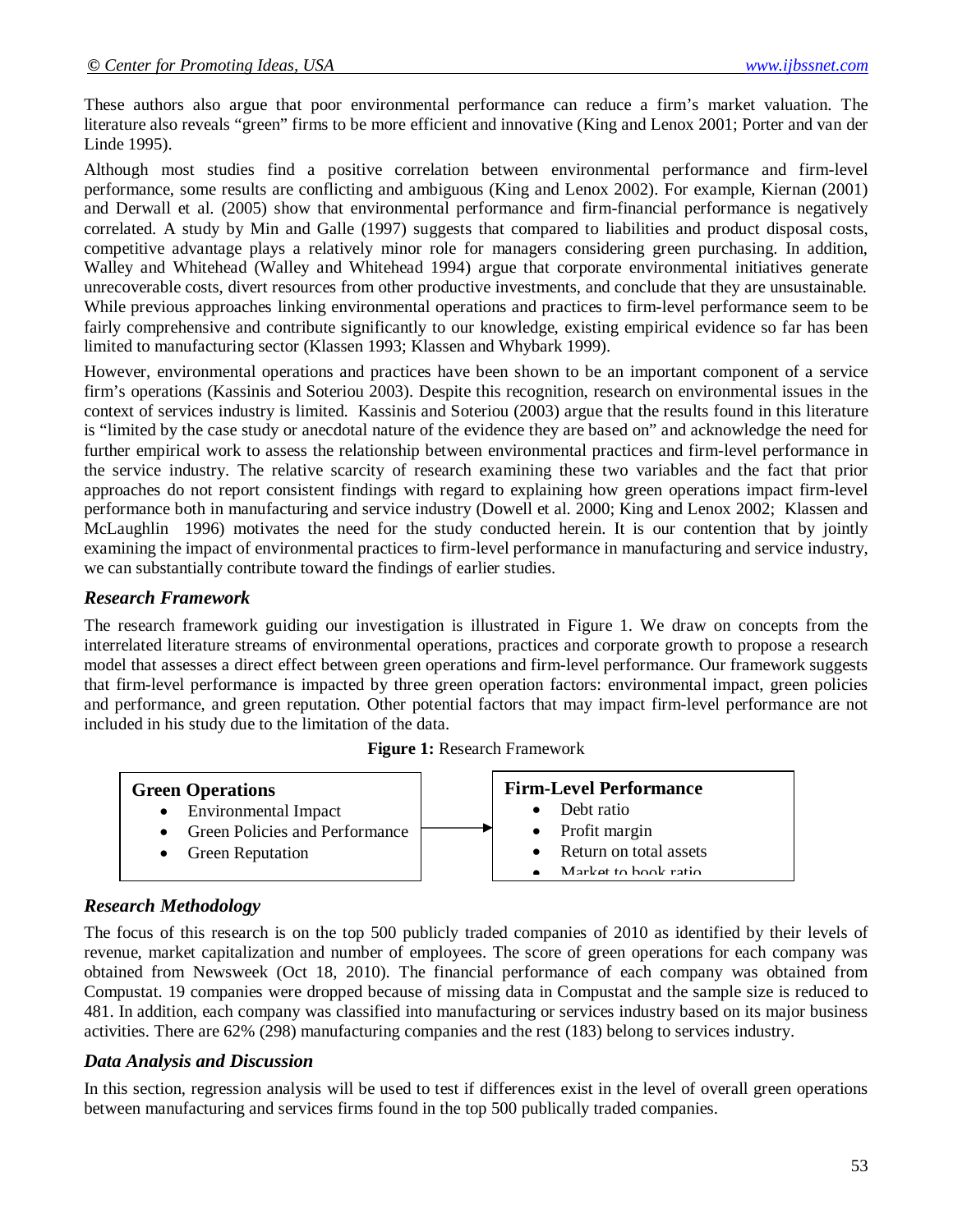Six regression analyses will be conducted to identify how green indictors impact financial performance measures such as Debt Ratio, Profit Margin, Return on Total Assets, and Market to Book Ratio.

## *Green Operations between Manufacturing and Services Industry*

A series of t-tests were conducted to see whether there is a difference in overall score and the score for each green operations measure (see Table 1). Examining Table 1, a significant difference in environmental impact and reputation survey score is found between manufacturing and services industry. The companies in manufacturing industry have a lower score in environmental impact and a higher score in reputation survey than those in the service industry. The lower environmental impact score for manufacturing companies may be explained by the nature of the industry which includes the activities of making physical products and therefore have a more direct impact on environment. Interestingly, a higher reputation score for manufacturing industry may in part come from the need for manufacturers to disclose their green operations in order to comply with governmental regulations and/or obtaining certain certification. In addition, no significant differences were found in term of green policies and performance score in both industries. These additional results represent important findings for both practice and research. They provide new insights to the practitioners in the manufacturing industry who are currently involved in green practices or who are planning their practices in this regard, toward enhancing their green operations for better performance outcomes.

## *Green Operations and Financial Performance in Manufacturing Industry*

The results of green operations on each financial performance indicator for manufacturing industry are found in Table 2. Examining Table 2, green operations were found to have a significant impact on three of four financial indicators (Debt Ratio, Profit Margin and Market to Book Ratio). Specially, a higher environmental impact score is negatively associated with debt ratio and is positively associated with profit margin, indicating that a company's initiatives to reduce environmental impact of its operation does lead to a low debt ratio and a high profit margin. The findings also show that a higher score in green policies and performance leads to a higher market-to-book ratio, indicating positive stock market reaction to green initiative. In addition, the results show that reputation scores do not have a significant impact on any of the four financial indicators.

## *Green Operations and Financial Performance in Services Industry*

The results of green operations on each financial performance indicator for the services industry are found in Table 3. The results show that green reputation score is associated positively with debt ratio and market to book ratio, indicating that a company with a good reputation in managing environmental impact has a higher debt ratio and a higher market-to book ratio.

In aggregate, the results of this study suggest that the impact of green operations differs among manufacturing and service firms found in the top 500 publically traded company. In the manufacturing industry, environmental impact score and green policies and performance score will have an impact on a firm's financial performance; while in service industry; green reputation plays a more important role in impacting its financial performance.

## *Conclusion and Implication*

This study investigates the relationships between green operations and organizational performance for top 500 publicly traded companies in the US. Green operations were measured by three indicators (environmental impact, green policies and performance, and green reputation) while organizational performance were measured by debt ratio, profit margin, return on total assets and market to book ratio. Significant differences were found between companies in the manufacturing industry and service industry regarding green operations, organizational performance, and the impact of green operations on organizational performance.

First, the results show that companies in the manufacturing industry have a lower score in environmental impact and a higher score in green reputation than those in the services industry. The findings indicate that manufacturing companies have a stronger negative impact on environment because of all production activities involved. In addition, higher green reputation sore in the manufacturing industry also shows companies in this sector are more likely to publicize their environmental related initiatives and thus have a better reputation.

Second, it we found that in the manufacturing industry, environmental impact score and green policies performance score have an impact on organizational performance. This result indicates positive impact of green operations on organizational performance in manufacturing industry. This finding is consistent with some of previous studies.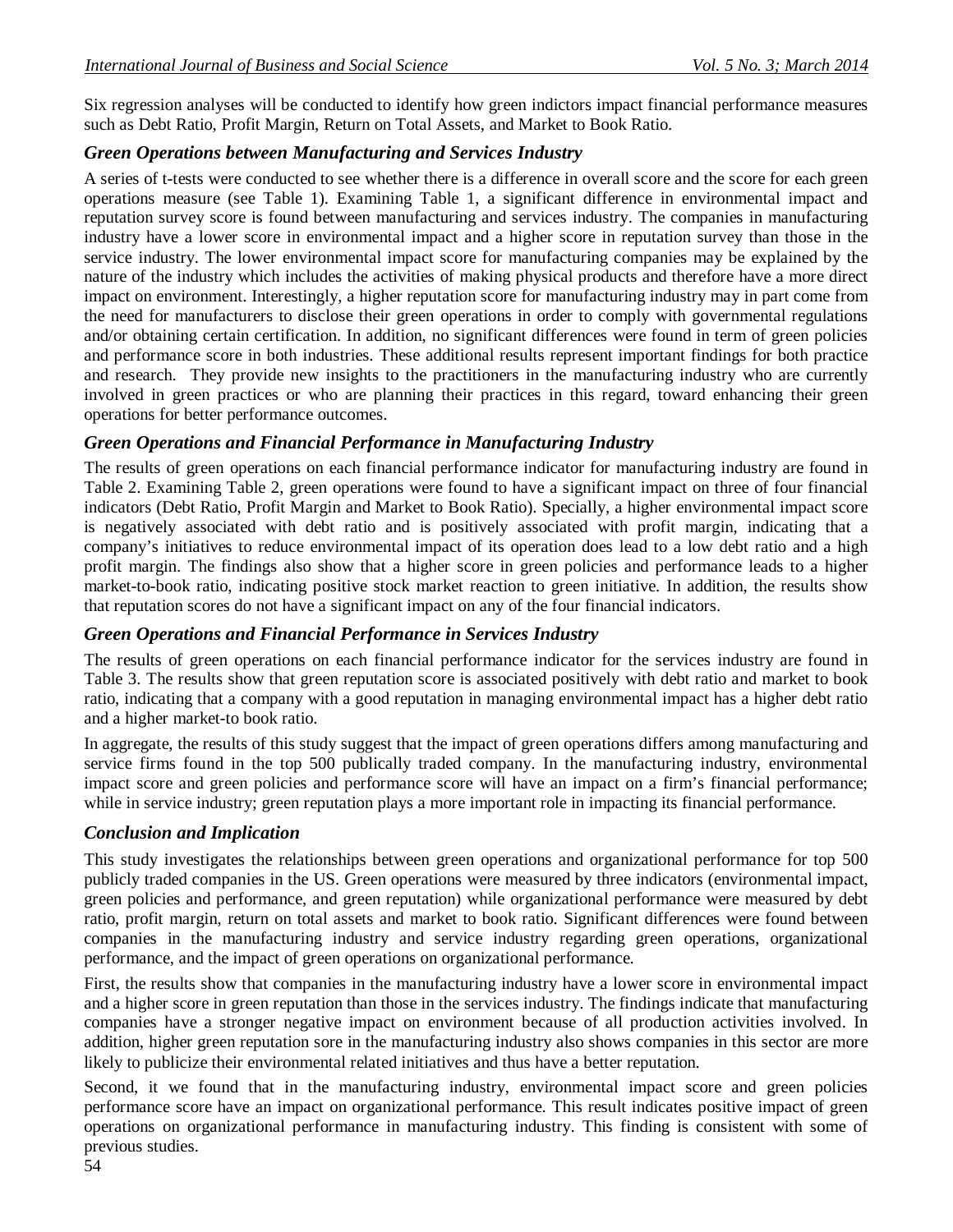Third, the results also show that in the service industry, green reputation has a significant impact on the market performance of a firm (measured by debt ratio and market to book value). The firms with a higher green reputation score have a higher debt ratio and a higher market to book value. The results may indicate that higher reputation score is helpful in obtaining a loan and boosting stock price for service companies. Interestingly, environmental impact score and green policies and performance score (that represent the direct measurement of green operations) do not have a significant impact on organizational performance. This may indicate that the impact of green operations on organizational performance is indirect and the companies with a better public image regarding its environmental initiatives will have a better market performance in service industry.

To further explore the impact of green operation on organizational performance, future studies may investigate the impact of green operations by section in each industry. For example, in the manufacturing industry, one study could examine the impacts of green operation in each industry sector (Basic Materials, Consumers Products, Food and Beverage, General Industrials, Industrial Goods, Oil and Gas, Pharmaceuticals, Technology, Transport, and Aerospace and Utilities); while in the service industry, another study could examine how the impact of green operations differ in sectors such as in Banking and Insurance; Financial Services; Health Care; Media, Travel, Leisure; and retail. In addition, further studies may explore the impact of green operations on organizational performance on a longer period by collecting a firm's financial performance on multiple years. For example, it will be of interest to see how green operation impacts the financial performance of an organization in the current year, a year after and two years ahead. Other future studies may incorporate other contextual variables, such as firm size, organizational culture, environmental pressure, etc.

| <b>Green Operations Indicator</b>     | <b>Industry Sector</b> | N   | Mean |         | Significance |
|---------------------------------------|------------------------|-----|------|---------|--------------|
| <b>Environmental Impact Score</b>     | 1 (Manufacturing)      | 298 | .42  | $-8.14$ | 0.00         |
|                                       | 2 (Services)           | 183 | .63  |         |              |
| <b>Green Policies and Performance</b> | 1 (Manufacturing)      | 298 | .43  | 1.32    | 0.19         |
| Score                                 | 2 (Services)           | 183 | .41  |         |              |
| <b>Reputation Survey Score</b>        | 1 (Manufacturing)      | 298 | .50  | 4.35    | 0.00         |
|                                       | 2 (Services)           | 183 | .44  |         |              |

| Independent<br><b>Variables</b> | <b>Dependent Variables</b> |      |               |      |                 |      |                |      |  |
|---------------------------------|----------------------------|------|---------------|------|-----------------|------|----------------|------|--|
|                                 | Debt Ratio                 |      | Profit Margin |      | Return on Total |      | Market to Book |      |  |
|                                 |                            |      |               |      | Assets          |      | Ratio          |      |  |
|                                 | Standardized               | Sig. | Standardized  | Sig. | Standardized    | Sig. | Standardized   | Sig. |  |
|                                 | Coefficient                |      | Coefficient   |      | Coefficient     |      | Coefficient    |      |  |
| <b>Environment Impact</b>       | $-.290$                    | .000 | $-.115$       | .056 | $-.062$         | .305 | .008           | .892 |  |
| Score                           |                            |      |               |      |                 |      |                |      |  |
| Green Policies and              | .104                       | .111 | .104          | .120 | .112            | .096 | .168           | .012 |  |
| Performance Score               |                            |      |               |      |                 |      |                |      |  |
| <b>Reputation Score</b>         | .020                       | .756 | .085          | .202 | .060            | .367 | .019           | .771 |  |
| $\mathbf R$                     | .28                        |      | .17           |      | .15             |      | .18            |      |  |
| $R^2$                           | .08                        |      | .03           |      | .02             |      | .03            |      |  |
| <b>F</b> -statistics            | 8.42                       |      | 2.94          |      | 2.12            |      | 3.32           |      |  |
| Significance                    | .00.                       |      | .03           |      | .09             |      | .02            |      |  |

#### **Table 2: Regression Analysis (Manufacturing Industry)**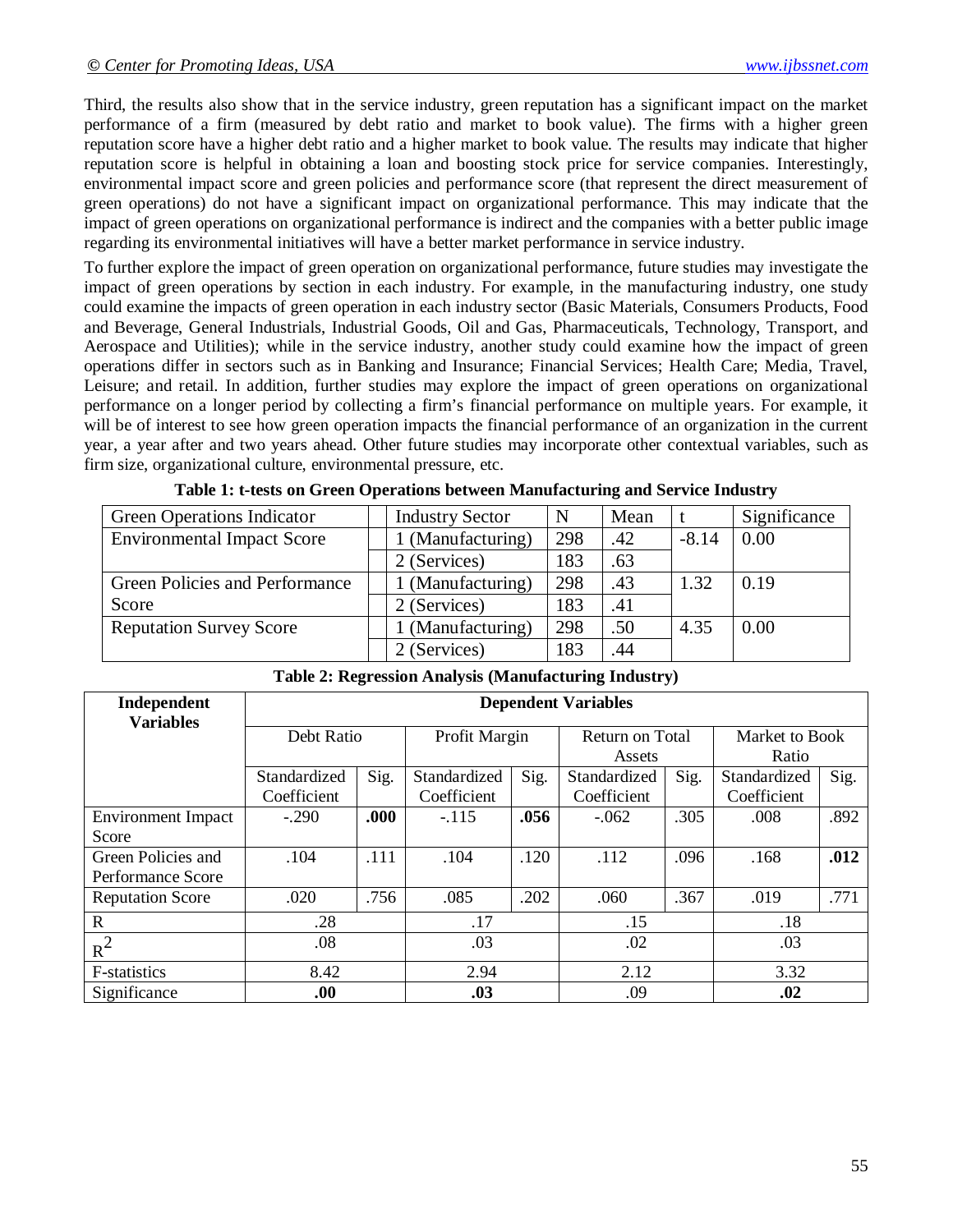| Independent             | <b>Dependent Variables</b> |      |               |      |                 |      |                |      |
|-------------------------|----------------------------|------|---------------|------|-----------------|------|----------------|------|
| <b>Variables</b>        | Debt Ratio                 |      | Profit Margin |      | Return on Total |      | Market to Book |      |
|                         |                            |      |               |      | Assets          |      | Ratio          |      |
|                         | Standardized               | Sig. | Standardized  | Sig. | Standardized    | Sig. | Standardized   | Sig. |
|                         | Coefficient                |      | Coefficients  |      | Coefficient     |      | Coefficient    |      |
| Environment             | $-.125$                    | .091 | .018          | .817 | $-.103$         | .165 | $-.138$        | .062 |
| <b>Impact Score</b>     |                            |      |               |      |                 |      |                |      |
| Green Policies and      | $-.120$                    | .129 | $-.007$       | .934 | .615<br>$-.040$ |      | .035           | .653 |
| Performance Score       |                            |      |               |      |                 |      |                |      |
| <b>Reputation Score</b> | .168                       | .033 | $-.065$       | .420 | $-.135$         | .087 | .175           | .026 |
| $\mathbf R$             | .22                        |      | .07           |      | .19             |      | .23            |      |
| $R^2$                   | .05                        |      | .01           |      | .04             |      | .05            |      |
| <b>F-statistics</b>     | 2.98                       |      | .29           |      | 2.22            |      | 3.37           |      |
| Significance            | .03                        | .34  |               | .09  |                 | .02  |                |      |

### *References*

- Angell, L. C. and Klassen, R. D. (1999), "Integrating Environmental Issues into the Mainstream: An Agenda for Research in Operations Management", *Journal of Operations Management*, Vol. 17 No. 5, pp. 575–598.
- Aragon-Correa, J. A. (1998), "Strategic Proactivity and Firm Approach to the Natural Environment", *Academy of Management Journal*, Vol. 41 No. 5, pp. 556–567.
- Bai, C. and Sarkis, J. (2010),"Green Supplier Development: Analytical Evaluation Using Rough Set Theory", *Journal of Cleaner Production*, Vol. 18 No. 12, pp. 1200-1210
- Beamon, B.M. (1999), "Designing the Green Supply Chain", *Logistics Information Management*, Vol. 12 No. 4, pp. 332-342.
- Chinander, K. R. (2001), "Aligning Accountability and Awareness for Environmental Performance in Operations", *Production and Operations Management*, Vol. 10 No. 3, pp. 276–291.
- Corbett, C. J. and Klassen, R.D. (2006), "Extending the Horizons: Environmental Excellence as Key to Improving Operations", *Manufacturing & Service Operations Management*, Vol. 8 No. 1, pp. 5–22.
- Correa, A., Hurtado-Torres, J., Sharma, N., and Garcia-Morales, S.V.J. (2008), "Environmental Strategy and Performance in Small Firms: A Resource-Based Perspective", *Journal of Environmental Management*, Vol. 86 No. 1, pp. 88–103.
- Dao, V., Langella I. and Carbo, J.(2011),"From Green to Sustainability: Information Technology and an Integrated Sustainability Framework", *Journal of Strategic Information Systems,* Vol. 20 No. 1, pp. 63– 79.
- Derwall, J., Guenster, N., Bauer, R. and Koedijk, K. (2005), "The Eco-Efficiency Premium Puzzle", *Financial Analysts Journal*, Vol. 61 No. 2, pp. 51-63.
- Dowell, G., Hart, S. and Yeung, B. (2000), "Do Corporate Global Environmental standard Create or Destroy Market Value? ", *Management Science,* Vol. 46 No. 8, pp. 1059-1074.
- Enz, C. A. and Siguaw, J. A. (1999), "Best Hotel Environmental Practices", *Cornell Hotel and Restaurant Administration Quarterly*, Vol. 40 No. 5, pp. 72–77.
- Elsayed, K. and Paton, D. (2005), "The Impact of Environmental Performance on Firm Performance: Static and Dynamic Panel Data Evidence", *Structural Change and Economic Dynamics*, Vol. 16 No. 3, pp. 395-412.
- Estampe, D., Lamouri, S., Paris, J-L. and Brahim-Djelloul, S. (2010), "A Framework for
- Analyzing Supply Chain Performance Evaluation Models", *International Journal of Production Economics*, In Press.
- Fitzsimmons, J. A. and Fitzsimmons, M. J. (2000), "*Service Management: Operations, Strategy and Information Technology*", 3rd ed., Irwin/McGraw-Hill, Boston.
- Foster, S. T., Sampson, S. E. and Dunn, S. C. (2000), "The Impact of Customer Contact on Environmental Initiatives for Service Firms", *International Journal of Operations and Production Management*, Vol. 20 No. 2, pp. 187–203.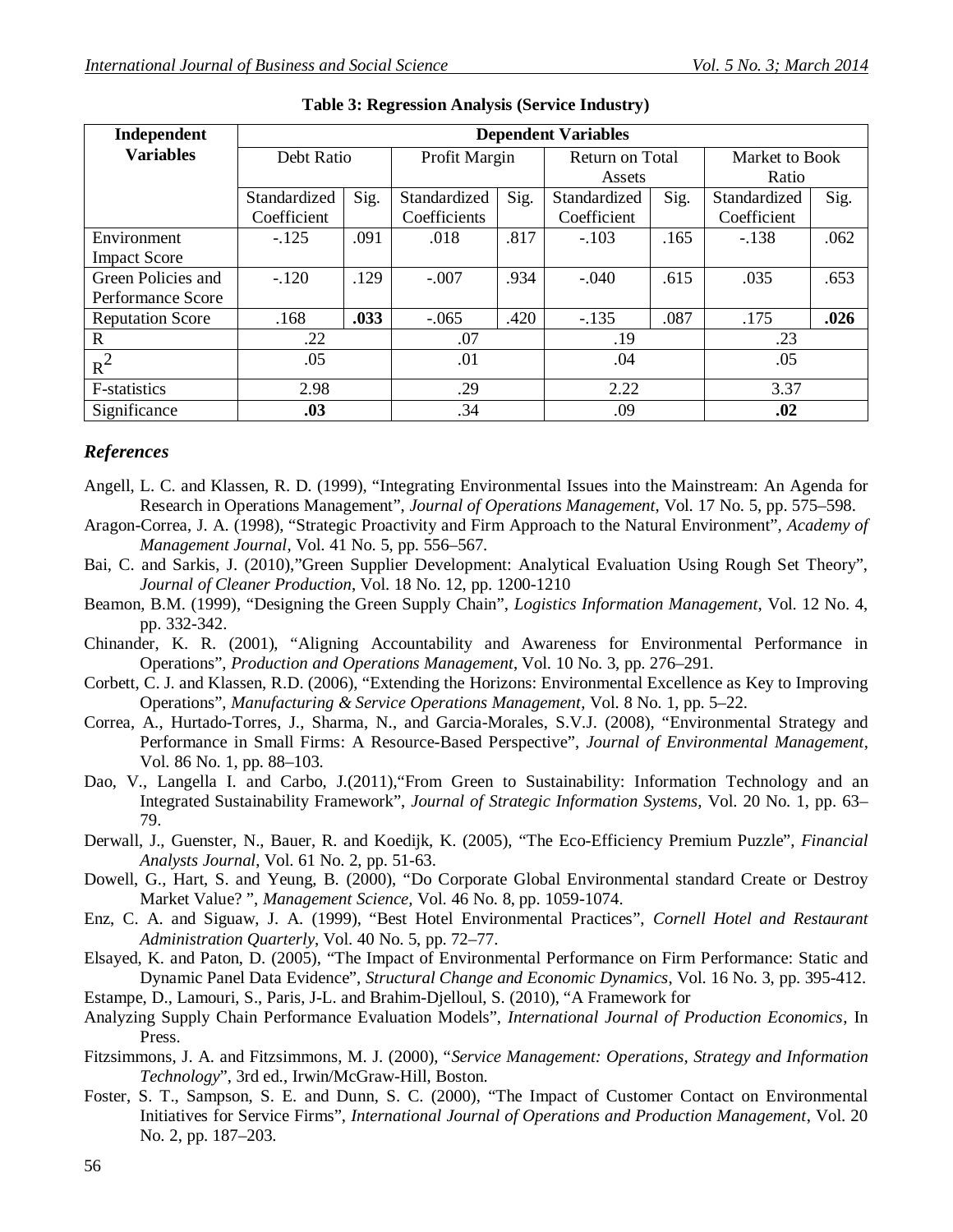- Golicic, S. L., Boerstler, C. N. and Ellram, L. M. (2010), "'Greening' Transportation in the Supply Chain", *Sloan Management Review*, Vol. 51 No. 2, pp. 47-55.
- Goodman, A. (2000), "Implementing Sustainability in Service Operations in Scandic Hotels", *Interfaces*, Vol. 30 No. 3, pp. 202–214.
- Hart, S. L. and Ahuja, G. (1996), "Does it Pay to Be Green? An Empirical Examination of the
- Relationship between Emission Reduction and Firm Performance", *Business Strategy and the Environment*, Vol. 5 No. 1, pp. 30-37.
- Hiroki, I. and Keisuke, O. (2010), "How Does Environmental Performance Affect Financial Performance? Evidence from Japanese Manufacturing Firms", *MPRA*, No. 27721.
- Judge, W. and Douglas, T. (1998), "Performance Implications of Incorporating Natural Environmental Issues into the Strategic Planning Process: An Empirical Assessment", *Journal of Management Studies*, Vol. 35 No. 2, pp. 241–262.
- Kassinis, G.I. and Soteriou, A.C. (2003), "Greening the Service Profit Chain: The Impact of Environmental Management Practices", *Production and Operations Management*, Vol. 12 No. 3, pp. 386-403.
- King, A. and Lenox, M. (2002), "Exploring the Locus of Profitable Pollution Reduction", *Management Science*, Vol. 48 No. 2, pp. 289-299.
- King, A. A. and Lenox, M. J. (2001), "Does it Really Pay to be Green? An Empirical Study of Firm Environmental and Financial Performance", *Journal of Industrial Ecology*, Vol. 5 No. 1, pp. 105–116.
- Kiernan, M. J. (2001),"Eco-value, Sustainability, and Shareholder Value: Driving
- Environmental Performance to the Bottom Line", *Environmental Quality Management* Vol. 10 No. 4, pp. 1–12.
- Klassen, R. D. (1993), "The Integration of Environmental Issues into Manufacturing",
- *Production and Inventory Management Journal*, Vol. 34 No. 1, pp. 82–88.
- Klassen, R. D. and McLaughlin, C. P. (1996), "The Impact of Environmental Management on Firm Performance", *Management Science,* Vol. 42 No. 8, pp. 1199–1214.
- Klassen, R. D. and Whybark D. C. (1999), "Environmental Management in Operations: The Selection of Environmental Technologies", *Decision Sciences*, Vol. 30 No. 3, pp. 601–631.
- Kleindorfer, P.R., Singhal, K. and Van Wassenhove, L.N. (2005), **"**Sustainable Operations Management", *Production and Operations Management*, Vol. 14 No. 4, pp. 482–492.
- Klingenberg, B. and Geurts, T.G. (2009), "*A Theoretical Framework for Financial Performance Measurement of Operations Management Strategies*", In Proceedings of the Northeast Decision Sciences Institute, Smithfield, RI, April 1-3, 2009.
- Konar, S. and Cohen, M. A. (2001), "Does the Market Value Environmental Performance? ",*Review of Economics and Statistics*, Vol. 83 No. 2, pp. 281-289.
- Labuschagne C.,Brent, A.C. and van Erck, R. P. G. (2005), "Assessing the Sustainability Performances of Industries", *Journal of Cleaner Production*, Vol. 13 No. 4, pp. 373-385.
- McCrea, B. (2010), "Why ''Green" Equals Good Business", available at:
- http://www.scmr.com/article/why\_green\_equals\_good\_business/.
- Lee, S. M., Kim, S. T. and Choi, D. (2012), "Green Supply Chain Management and Organizational Performance." Industrial Management & Data Systems, 112(8), 1148-1180.
- Min, H. and Galle, W. P. (1997), "Green Purchasing Strategies: Trends and Implications", *International Journal of Purchasing Materials Management*, *Vol.* 33 No. 3, pp. 10–17.
- Murphy, M.J. (2002), "The Profitable Correlation between Environmental and Financial Performance: A Review of the Research," *LGA,* available at: http://www.lightgreen.com/files/pc.pdf.
- Nakao, Y., Amano, A., Matsumura, K., Genba, K. and Nakano, M. (2007), "Relationship between Environmental Performance and Financial Performance: An Empirical Analysis of Japanese Corporations", *Business Strategy and the Environment*, Vol. 16 No. 2, pp. 106-118.
- Porter, M.E. and van der Linde, C. (1995), "Green and Competitive: Ending the Stalemate." *Harvard Business Review*, pp. 119-134 (September-October 1995).
- Rao, P. and Holt, D.(2005), "Do Green Supply Chains Lead to Competitiveness and Economic Performance? ", *International Journal of Operations & Production Management,* Vol. 25 No. 9, pp. 898 – 916.
- Reinhardt, F. L. (1999), "Bringing the Environment Down to Earth," *Harvard Business Review,* Vol. 77 No. 4, pp. 149–179.